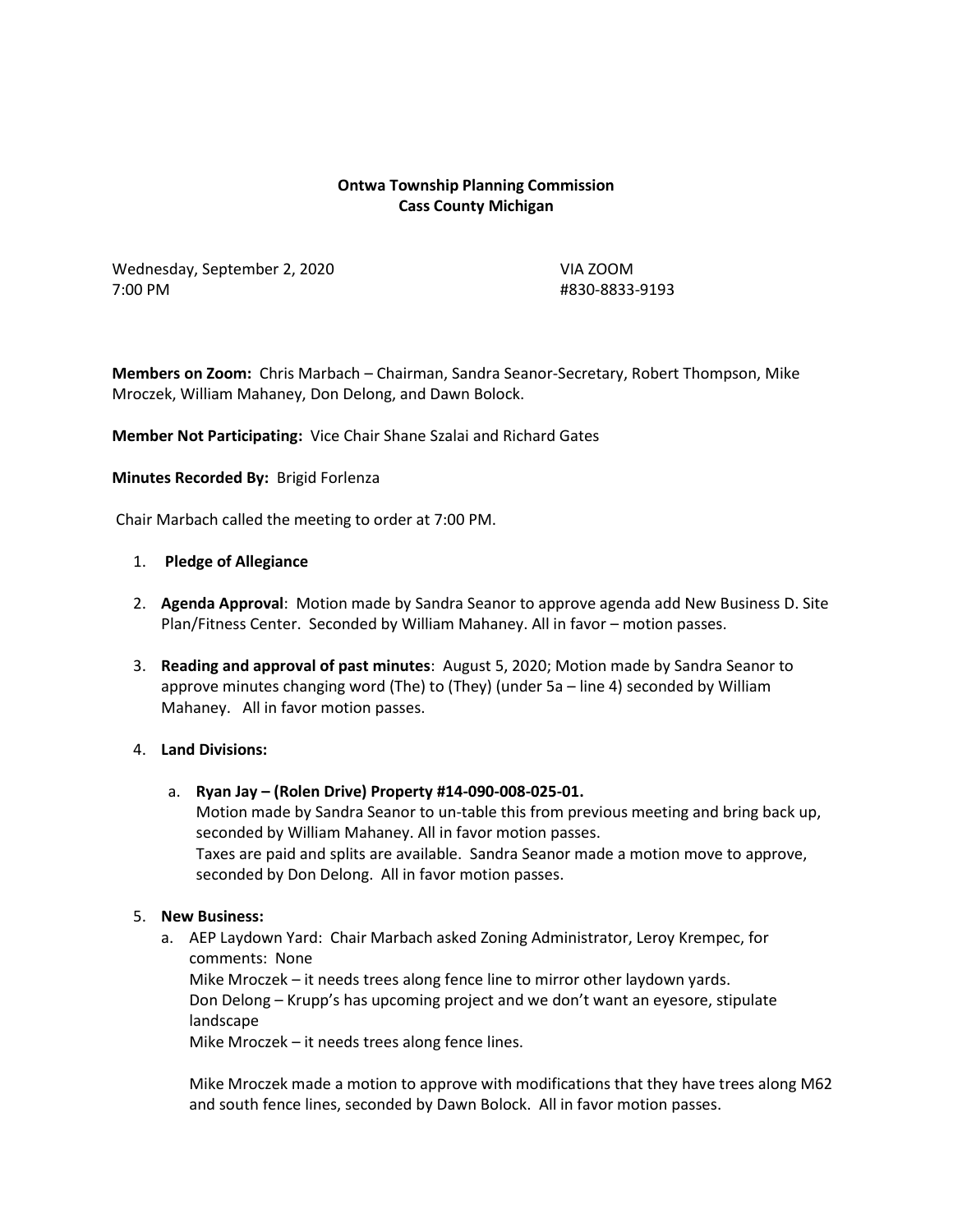b. 5 Year Parks and Recreation Plan – Andrew Moore and Whitney Newberry of Williams and Works presented information for updating the Parks and Recreation Plan. In process to update plan from 2016 Inventory facilities, action plan objective to follow DNR guidelines. Public input via survey or focus groups. Discussion followed: Don Delong – tap into school children

Mike Mroczek the survey in the prior plan was adequate and worked well. Sandra Seanor – walking areas around lakes, bike and pedestrian walkways, and recent maps.

Dawn Bolock – the survey will work

Andrew Moore – DNR requires one method of public input and a survey will be an online survey.

Sandra Seanor – There is a group of people working on safe routes to school. Additionally, this is an update.

Andrew Moore – This still needs public input to look at new trends. The process will be survey to go out end of September through October. Draft plan to Planning Commission and Board of Trustees in December, DNR deadline is February 1, 2021.

c. Dan and Debi Kimbrell – questions about RV barn/living quarters. The owners related they want to build an RV barn with living quarters and seek guidance from Planning Commission to know if it is okay.

Sandra Seanor questioned is this a commercial endeavor for breeding horses? Reply from owners that they are not breeding.

Discussion held – this would create a second principal building on a parcel. The issue is one set of living quarters on a parcel.

Chair Marbach suggested they obtain a land division – cut corner out and create a new parcel for new building.

Leroy Krempec – Zoning Administrator sent this to Planning Commission to get answers and agrees that a split is the best way to go.

d. Site Plan Review – Fitness Center

Chair Marbach – signed and sealed plans arrived yesterday.

Zoning Administrator Krempec related he thinks building can go up and they have enough to move forward.

Sandra Seanor – do they have soil erosion permit?

Mike Mroczek – Is retention pond on their parcel or a different lot?

Tom Sotebeer – builder related it is on separate parcel owned by Ryan Jay.

Chair Marbach – drainage easement needs to be written around pond to ensure parcel to north has the right.

- 1. Condition revised site plan with easement.
- 2. Bearings or distances on site plan.
- 3. No dimensions on the plan.
- 4. No indication of lighting or signage.

Chair is following check list for site plan.

Kevin Marks of Wightman – they need E.G.L.E., MDOT, and CCRC permits. Sandra Seanor – Soil erosion permit needed.

Sandra Seanor made motion for project to obtain all their permits, MDOT, EGLE, CCRC, drainage easement on a survey by a Michigan Surveyor, lights, signage; retention pond easement for approval, seconded by Mike Mroczek. Chair Marbach hearing no further discussion: Roll Call, Yeah – Sandra Seanor, Mike Mroczek, William Mahaney, Dawn Bolock, Robert Thompson, Chair Chris Marbach. Nay – Don Delong. Motion passes 6 to 1.